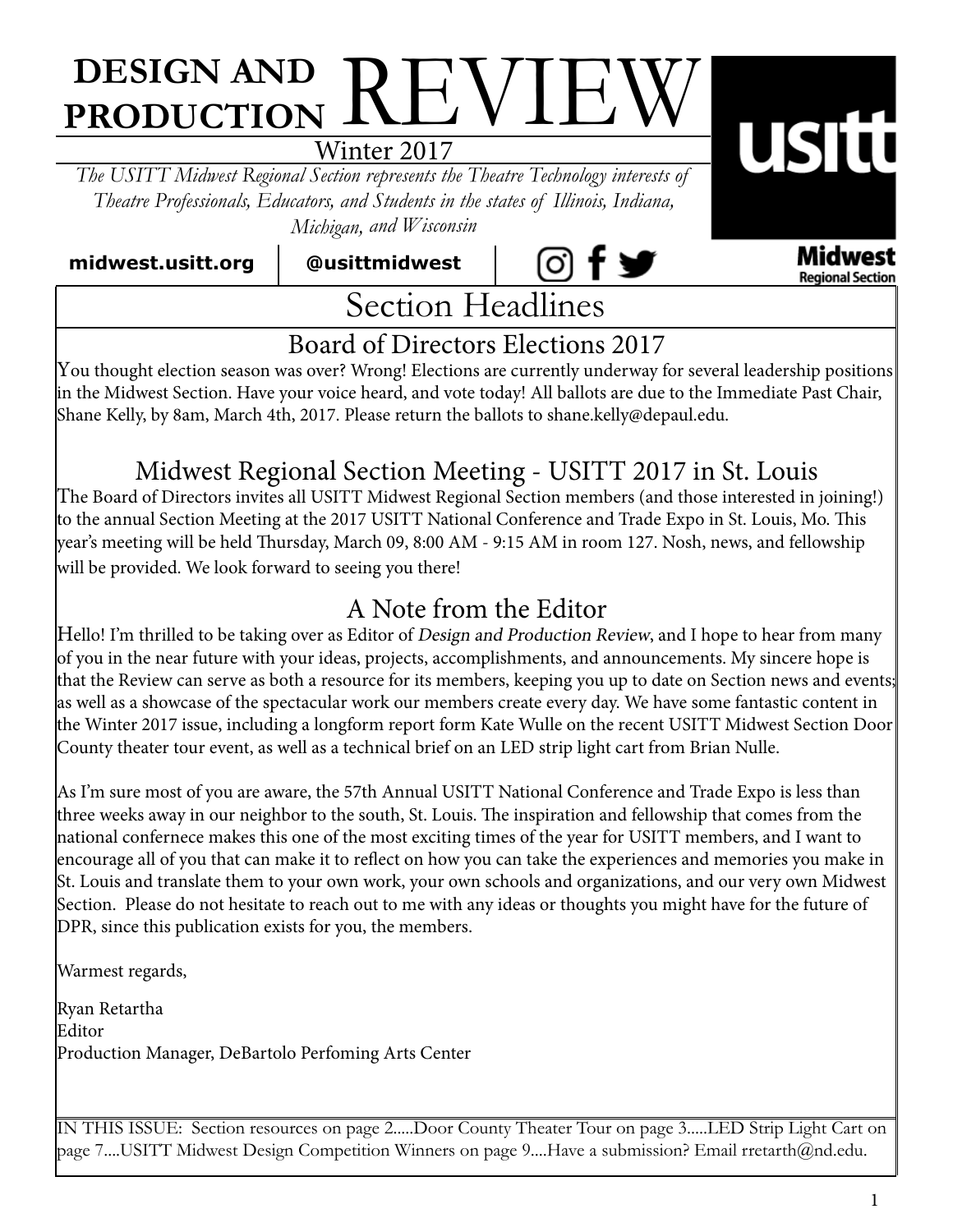| <b>Section Resources</b>                                                                                                                                                                                                                                                                                                                                    |                                                                                                                                                                                                                                                                                                                             |
|-------------------------------------------------------------------------------------------------------------------------------------------------------------------------------------------------------------------------------------------------------------------------------------------------------------------------------------------------------------|-----------------------------------------------------------------------------------------------------------------------------------------------------------------------------------------------------------------------------------------------------------------------------------------------------------------------------|
| <b>USITT Midwest Section</b>                                                                                                                                                                                                                                                                                                                                | Programming and News                                                                                                                                                                                                                                                                                                        |
| <b>Board of Directors</b>                                                                                                                                                                                                                                                                                                                                   | <b>Upcoming Event</b>                                                                                                                                                                                                                                                                                                       |
| Interim Chair - David Krajec<br>(drkrajec@gmail.com)                                                                                                                                                                                                                                                                                                        | Creating an Emergency Action Plan for Your Venue<br>Saturday, April 22, 2017<br>DeBartolo Performing Arts Center                                                                                                                                                                                                            |
| VC Programming - Steve Jacobs<br>(stevejacobs.mrusitt@gmail.com)                                                                                                                                                                                                                                                                                            | at the University of Notre Dame in South Bend, Indiana<br>Details to be announced in early Spring.                                                                                                                                                                                                                          |
| VC Membership - Mick Alderson<br>(alderson@uwosh.edu)                                                                                                                                                                                                                                                                                                       | Programming Request for 2017-2018<br>We are soliciting members for programming suggestions for<br>beginning of fall 2017. We would like to consider your topics and                                                                                                                                                         |
| VC Communications - Ryan Retartha<br>(rretarth@nd.edu)                                                                                                                                                                                                                                                                                                      | locations, but would appreciate ideas to consider.<br>We try to balance topics and locations as much as possible.<br>Please email Steve your ideas.                                                                                                                                                                         |
| Treasurer - R.J. Mike Nielsen<br>(usittmidwest@bigfalls.net)                                                                                                                                                                                                                                                                                                | Membership Renewals<br>If you have already renewed your membership with USITT Mid-                                                                                                                                                                                                                                          |
| Secretary - Rich Dionne<br>(rdionne@purdue.edu)                                                                                                                                                                                                                                                                                                             | west Section, Thank you!<br>If you have not yet renewed, please consider doing so. You should                                                                                                                                                                                                                               |
| Immediate Past Chair - Shane Kelly<br>(skelly19@depaul.edu)                                                                                                                                                                                                                                                                                                 | have already received two renewal mailings, or you can renew<br>online using Square for payment at the USITT Midwest website.<br>Membership forms are also available on the web page:                                                                                                                                       |
| Directors at Large<br>Paul Brunner - pbrunner@indiana.edu<br>Marty Lazarus - marty@chicagospotlight.com<br>Dan Lisowski - dtlisows@wisc.edu<br>Vic Pilolla - vpilolla@leyden212.org<br>Sarah Schreiber Prince - prince.6@nd.edu<br>Ellen White - ellen.white@etcconnect.com<br>Mary Black - mblack@mail.millikin.edu<br>Heather Milam - hamilam@indiana.edu | http://midwest.usitt.org/membership<br><b>Tech Olympics</b><br>The Section sponsors and runs a Tech Olympics at each of the<br>high school theatre festivals in our Section, plus at KCACTF.<br>Participants range from 20-50 per event, and are held in Indiana,<br>Illinois, Michigan, and Wisconsin throughout the year. |
|                                                                                                                                                                                                                                                                                                                                                             | Noute from the Netional                                                                                                                                                                                                                                                                                                     |

### News from the National

The national USITT Conference and Stage Expo 2017 is almost here! Join your fellow USITT Midwest members in St. Louis, Missouri from March 8-11 for a week of discovery, training, education, and inspiration. Whether you're taking in seminars and participating in discussions with leading experts in technical theatre, or having conversations with vendors on how their state-of-the-art products and services might serve you and your organization, there really is something for everyone. Student members can also benefit from resume and portfolio reviews, training sessions, and opportunities to learn more about some of the coutry's best employers and graduate schools.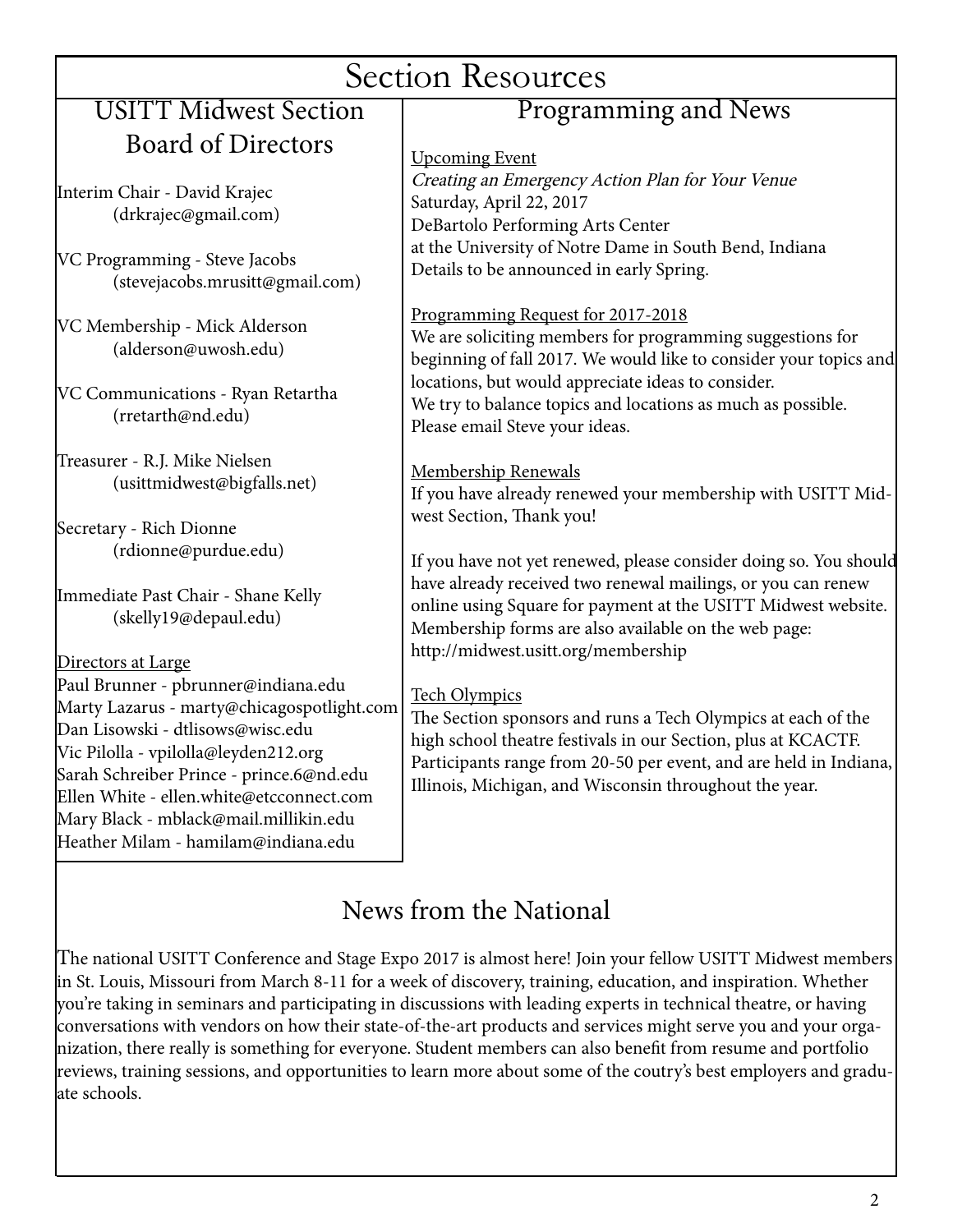## In-Depth

#### Event Review: Door Couty Outdoor Theatre Tour by Kate Wulle

The weekend of July 8-10 six USITT Midwest members braved heat, insects and the threat of rain to explore the three professional outdoor theatre venues in Door County, Wisconsin. On Saturday beginning at noon we visited Door Shakespeare near Bailey's Harbor, The Peninsula Players, Fish Creek, and finally Northern Sky Theatre in Peninsula State Park near Fish Creek. All three theaters are situated in beautiful woodland settings, which adds to the experience for the audience, but creates interesting challenges for casts and crews. After the tours we enjoyed a traditional Door County Fish Boil at Pelletier's Restaurant in Fish Creek. Friday, Saturday and Sunday evenings the six of us attended performances at the three theaters together and/or separately. Between us we saw Julius Caesar and A Midsummer Night's Dream (actually on Tuesday) at Door Shakespeare; Doctor, Doctor and Lumberjacks in Love at Northern Sky, and Agatha Christie's The Hollow at Peninsula Players.

Peninsula Players is America's oldest professional resident summer theatre and is in the midst of its 81st season. In 1935 the Fisher siblings, Richard and Caroline, decided to put on a play behind a local motel in Fish Creek and produced Noel Coward's Hay Fever. It was such a success that they continued to produce plays each sum-

mer. Caroline acted, Richard produced and directed, their mother designed and made costumes and their father built sets and was the general handyman. By 1937 they had outgrown the motel site and bought a 22 acre former boy's camp on the shores of Green Bay. The Fishers bowed out in 1960 and sold the theatre at pub-



lic auction to a New York lawyer, who hired Jim McKenzie as producer. MacKenzie and his wife, actress Jeanne Bolan, had been associated with the Players since 1947. In 1962 the Peninsula Players Theatre Foundation was formed to operate the theatre. Jim continued to work for the theatre in different capacities until his death in 2002.

The first structure was basically a barn in the woods with one side removed to create a stage and a proscenium arch with curtain. The audience sat on folding chairs out in the open. In 1946 a canvas tarp was hung over the audience to protect them from rain. And in 1957 a permanent open-sided roofed pavilion was constructed. The open sides were able to give audiences the feeling of still being seated in the woods, but canvas side curtains were able to be lowered for rain protection. Audiences were then seated on canvas director's chairs. Meanwhile actors and crew were housed and fed and costumes were built in the former camp's facilities. Through 2005 the sets were constructed outdoors on a concrete slab. In 2006 a new 621 seat audience pavilion was opened with more space for scenery, up-to-date electronics and new, more comfortable theatre seating. A new scene shop was also added. The costume shop remains housed in one of the former camp buildings.

Peninsula Players is a completely resident company with the 50 members of the company living on-site or in nearby houses that the theatre owns. Through the years many professional actors spent their summers honing their skills in Door County. Some nationally familiar names include Rene Auberjonois, Ralph Waite, Stacy Keach, Sr., Harvey Korman and Sam Wanamaker, who credited his work on building the playhouse in 1937 as an intern with giving him the idea to rebuild The Globe in London. Each year they pull actors from all over the country with a large number drawn from the Chicago and Milwaukee areas, including Greg Vinkler (Artistic Director), Joe Foust, and Tom Mula. Many of the technicians and interns are from midwest colleges. We were welcomed by Business Manager, Audra Baakari Boyle who has worked with the theatre for 22 seasons. Her husband, Scott Boyle (19 seasons), is Technical Director. (Off season he is Assistant Professor and Technical Director at the University of Minnesota Duluth.) We sat in the Beer Garden while she gave us a brief history of the Players. The Beer Garden runs down to the shore of Green Bay facing west so audiences can watch the sun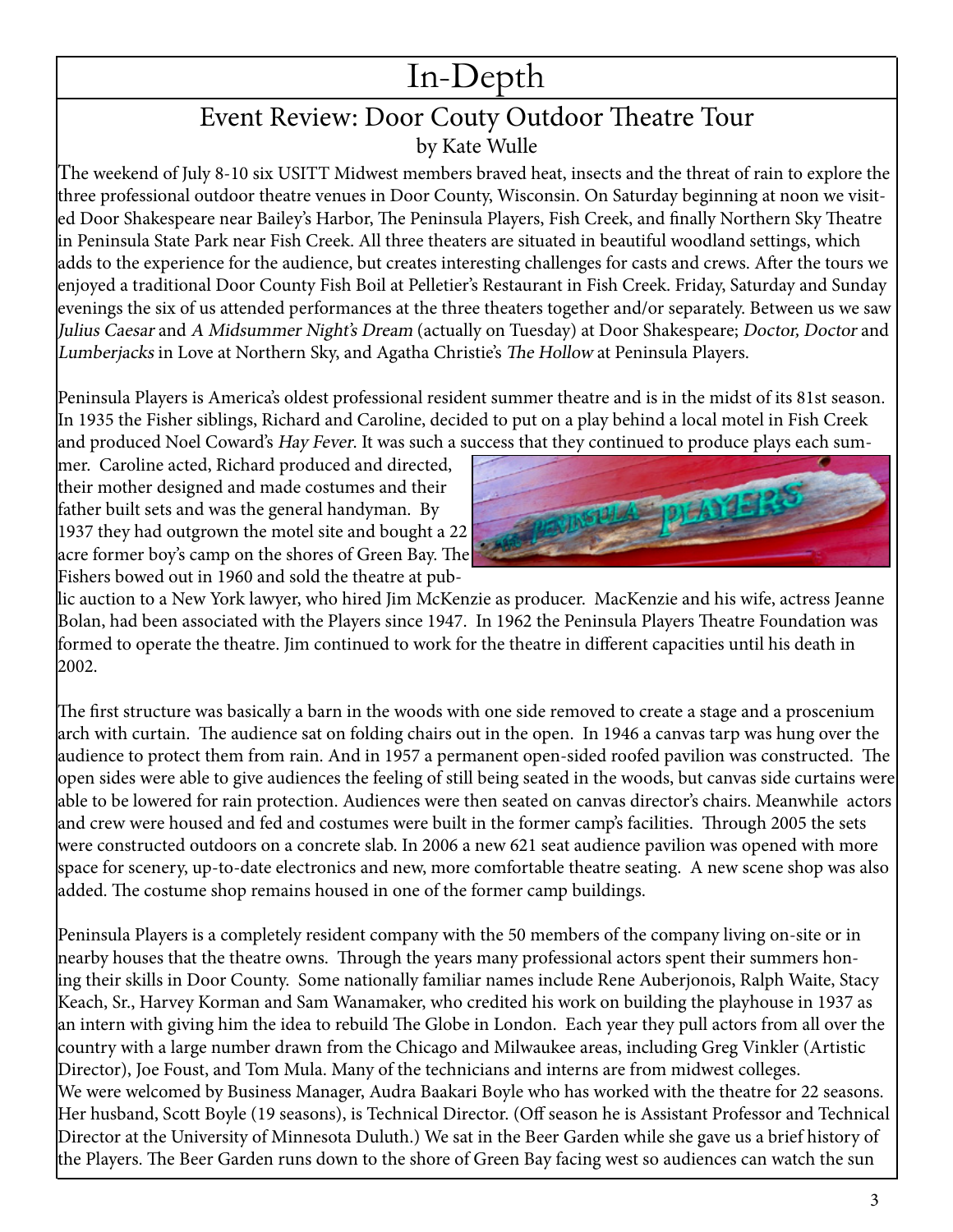### In-Depth: Event Review: Door Couty Outdoor Theatre Tour

set over the bay prior to curtain. Unfortunately, the costume shop was off limits due to fittings for their next production, The Full Monty. Their turn-around time is very short. The Hollow closes after a 4:00 pm matinee on July 24 and The Full Monty opens the evening of July 27. With Scott we walked over to the barn which was the original scene and prop shop and now is used as storage, across the slab where several projects were being worked on because it was a sunny day, and into the new, larger scene shop. A number of college interns were busy on The Full Monty set. They do some storage of flats and risers, but most have to be broken down after a show closes and new sets completely created. In Nordic Door County the pieces that can be recycled are stored in a Troll hut. Those pieces which can't be recycled are fuel for the nightly post-show bonfires held in the Beer Garden. These are a great hit with the audiences!



Scott then handed us over to Michael Trudeau the Master Electrician (& Bartender!) who guided us through the stagehouse. Michael is in his fifth season at the Players and spends winter doing theatre in Chicago. In the backstage corridor near the dressing rooms were relics of the original theatre building which had been demolished in 2005 to make way for the new structure. History is very important to the Company. A large area above the dressing rooms is used for costume storage which allows them to be very well organized. Above that storage area is the Electricians office and storage area at fly level. The new stage has extensive and up-to-date equipment which allows them a lot of freedom to do a variety of productions

each year. Their 2016 season began on June 14th with the two-person play, Chapatti, followed on July 6 by The Hollow. The Full Monty begins on July 27, followed by Alabama Story on August 17. The season closer running from September 7 through October 16 is the four person comedy, The 39 Steps.

From the cat walks we were able to look down on the elaborate box set for The Hollow as well as having a good view of the newly renovated house. The padded theatre seats sit on a concrete floor with radiant in-floor heating for comfort during the early and late season productions. The roof is planted with grass to limit run-off and to help cool the interior. The canvas curtains on the walls have been replaced by wooden counter-weighted panels which can be raised and lowered depending on outside light and weather and retain the "theatre in a garden" atmosphere. Many thanks to Brian Kelsey, Managing Director, Audra, Scott and Michael for an enjoyable and informative visit.

The second oldest professional outdoor theatre in Door County is Northern Sky Theater. Their Mission is "to create, develop, and present professional musical and dramatic productions which will further the knowledge and appreciation of the culture and heritage of the United States." Its origins date back to 1970 when Dave Peter-

son, a professor at UW Madison and his students created a production, Song of the Inland Seas, as the culmination of a one month course on the folklore of the Great Lakes. After visiting Peninsula State Park in Door County he arranged to have a cast of 18 singers and instrumentalists perform the play on a rustic stage in the park that had been used for slide shows and naturalist programs. It was a hit and continued to be performed for the next two years. The company was known then as The Heritage Ensemble and they continued to perform in the Park for the next 20 years. Founding members of the troupe included: Fred Alley, Fred "Doc" Heide, Paul Sills and Jeffrey Herbst.

Technically the theatre was very primitive until 1987 when the company built a technical booth and hired a sound technician. In 1989 the actors were able to stop changing costumes in the mud when a dressing room was

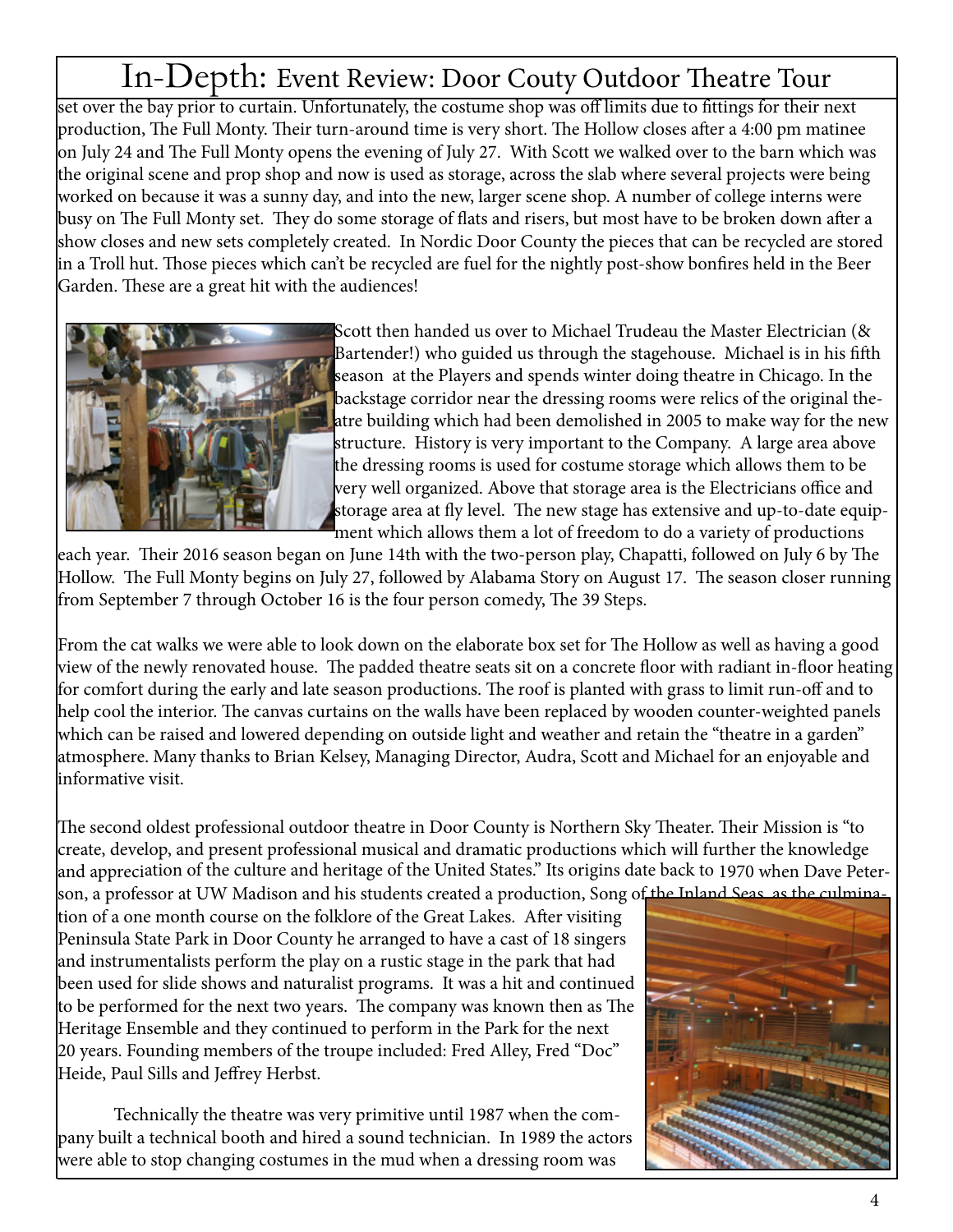### In-Depth: Event Review: Door Couty Outdoor Theatre Tour



constructed with donations from loyal patrons. In 1990 the troupe's name was changed to American Folklore Theatre to emphasize the dramatic elements of the productions and to reflect the broadening of the organization's scope. Plays ranged from native American songs in Moon of the Long Nights to the amorous adventures of lumber workers in Lumberjacks in Love which has been reprised many times, including this year. In 1992 they continued their season into the fall by moving into several town halls with ensemble shows like Goodnight Irene, the story of The Weavers. The group has won several awards from the County and helped in the development of Door Shakespeare Company. In 2003 a campaign raised the funds to complete a new stage which the company continues to use. Our tour was guided by Dave Alley, the Tech-

nical Director and the brother of Fred Alley, one of the founding members of the group who died suddenly at the age of 38. Audience members walk about a block from the parking lot through the forest to come upon a dip in the ground which creates a natural auditorium bowl. Seating is on benches with backs and this season they have begun to sell Reserved seats with cushions provided. Those in general seating can either bring their own seating pad, rent one, or sit on the bare bench. The house seats several hundred patrons. There are concessions stands, a fire pit and free bug spray at the entrance. In order to continue to be family friendly, ticket prices are kept to a minimum and shows last 90 minutes without intermission.

The stage itself is made up of a number of levels linked by ramps and steps, backed by an uneven wall of vertical timbers. It is both rustic and extremely flexible to accommodate a theatre that runs several shows each season in repertory. In the 2016 season Lumberjacks in Love (a perennial favorite), No Bones about It (Romeo & Juliet set in the world of competitive BBQ), When Butter Churns to Gold (a melodrama of the dairy world) and the brand new Doctor, Doctor (a new doctor is initiated into Door County life) are each performed several times a week from June 15 through August 27 in this outdoor venue. Guys and Does (a musical comedy about deer hunting and father/future son-in-law relations) runs from September



2 through October 15 at Door Community Auditorium and is joined by And If Elected (a musical look at presidential campaign history that has been performed every election year since 1992) beginning September 29 at Old Gibraltar Town Hall.

Backstage consists of two buildings one of which houses the dressing rooms and the other is used for technical equipment and prop storage. Because different plays are performed each night, few if any set pieces are used. Scenes are mostly set with props and lighting. In the production of Doctor, Doctor, for example, there are three tapestries with Door County vistas hung on the vertical timbers. When the scene goes into the doctor's office, a tapestry is pulled back to reveal a second tapestry with medical diagrams. When the scene is in the town store, another tapestry is revealed with various goods. The orchestra sits in front of the stage to stage right. Lighting positions are limited by Park restrictions, as are other improvements the company may wish to make. However, Northern Sky has excellent relations with both the Park and the DNR and they have recently signed a new 15 year agreement which will ensure this partnership continues to thrive. Thank you to Ann Birnschien, Marketing Director, for arranging the tour and to David Alley, Technical Director/Lighting Designer for explaining the workings of this unique theatre.

Door Shakespeare, the youngest of the three theaters we visited, was created under the umbrella of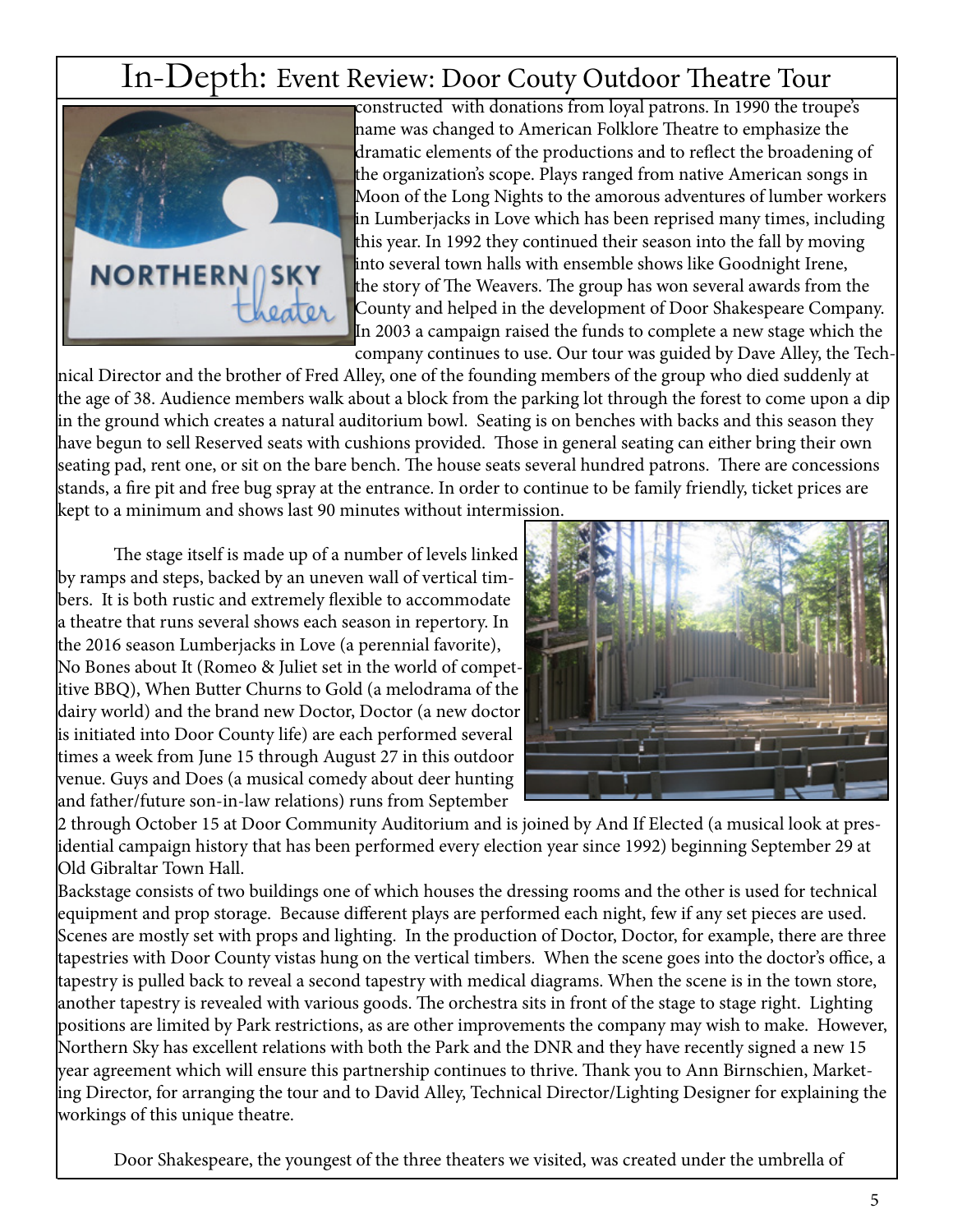### In-Depth: Event Review: Door Couty Outdoor Theatre Tour



Northern Sky Theater (AFT) in 1995. It is also the only one on the Lake Michigan side of the Door Peninsula. The venue is on the grounds of Bjorklunden (Bjorklunden vid Sjon, Swedish for "Birch Grove by the Lake"), the 425 acre former home of the Boynton family which they bequeathed to Lawrence University. The theater itself is in the Garden at Bjorklunden. In its first season the same acting company performed A Midsummer Night's Dream and The Comedie of Errors at Bjorklunden and then performed across the peninsula at the American Folklore Theatre. Door Shakespeare became its own non-profit organization and has produced 27 productions by classical playwrights. Besides Shakespeare their plays have included those of Oscar Wilde, Oliver Goldsmith, Edmund Rostand, Richard Sheridan and Moliere

among others. They perform two plays in repertory each year from June 29 through August 20 (the shortest season of the three as well). Besides the productions they sponsor Doorways, a week long workshop for children which includes theatre games (a la Paul Sills), ensemble work and Shakespeare. Prior to select performances they also sponsor the Will in the Woods Education Series which uses interactive lessons developed by the Folger

Shakespeare Library.Thanks are due to our guide for this adventure, Amy Ludwigsen, Executive Director, native of Door County and graduate of Northwestern University. Like Northern Sky, some of what the theatre can and cannot do is monitored by an outside agency, in this case Lawrence University.

The performance space is next to the original Boynton garden which the company has recently refurbished for use by patrons prior to the play and for outside money making events. It is an open area in the surrounding woods which once was also the site of the Boynton tennis courts and, as such, is flat. Audience seating is on risers set up in a semi-circular configuration. Until a few years ago, most of the action was performed on the ground — the acting area delineated with colored mulch and flat rocks. Today an enormous oak tree at center stage is surrounded by a balcony with steps coming

from both the acting area and from the back. A large oval low platform in the center of the ground level acting area allows for more varied heights for focus. In this year's production of A Midsummer Night's Dream (in repertory with Julius Caesar) the fairies place a quilted, rustic throw over the oval to create Titania's bower. Besides the audience risers and the balcony and oval there is a lockable technical booth above and behind the risers for lighting and sound control. Actors enter and exit through paths in the wood and quick changes are completed behind screens. The dressing rooms are across the parking lot in a small outbuilding. Costume shop and storage are off-site in a recently acquired office in nearby Bailey's Harbor. Lights are hung on four poles around the stage. All of the technical equipment is rented for the season. As a fitting climax to our afternoon of exploring, we watched the fiery boil-over at a traditional local fish boil and ate whitefish with boiled potatoes and onions followed by cherry pie, another Door County tradition, before heading for various evening productions. Everyone had a marvelous time and learned a lot. Thanks again to all three theaters for their cooperation and hospitality!

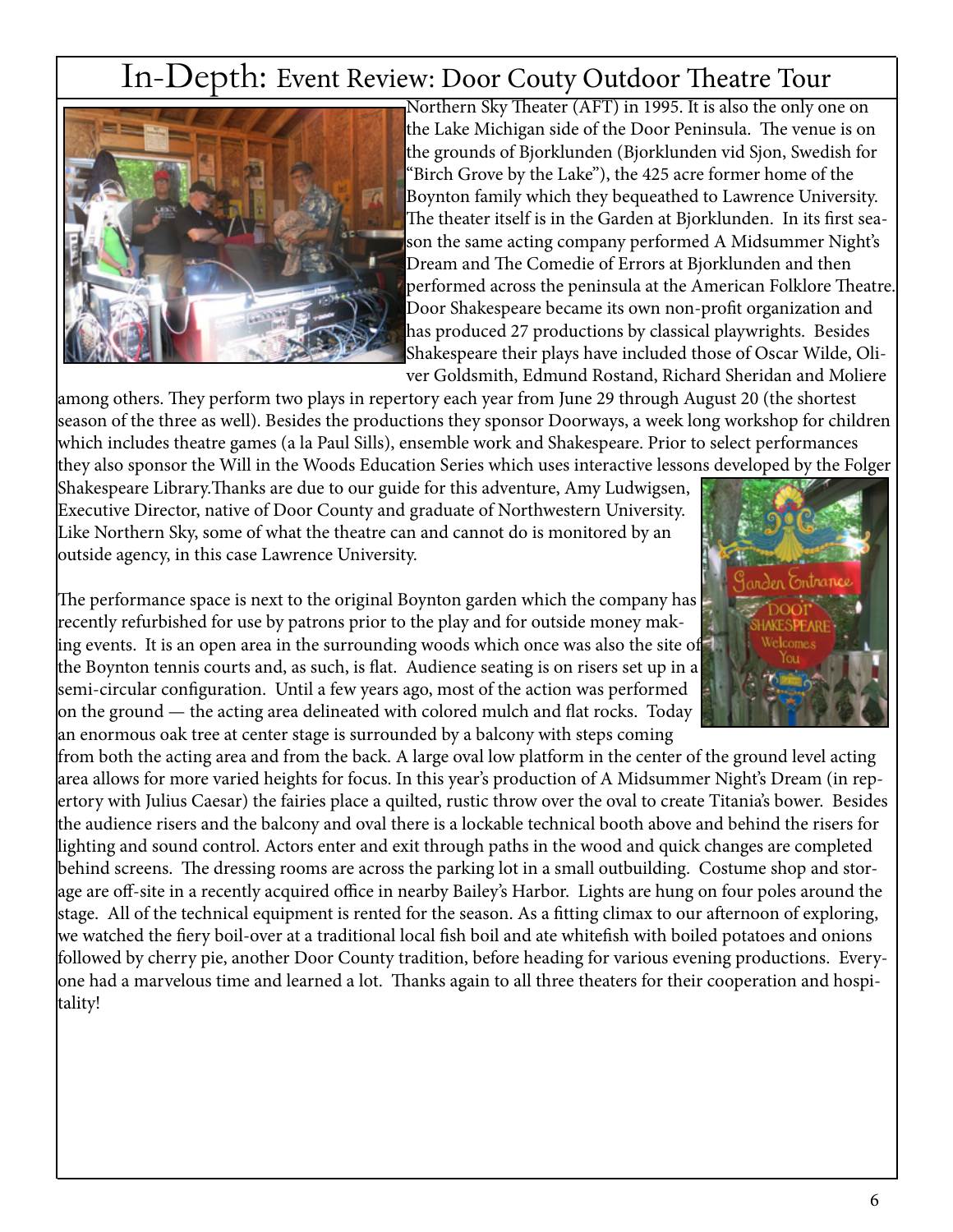### Technical Design Spotlight LED Strip Light Storage Cart by Brian Nulle

Proper storage and transport of lighting equipment is an essential factor in maintaining its lifespan. The purchase of twenty ETC Selador VividR LED units, ten in the 42" size, and ten in the 11" size, which would be stored and used primarily on mounting trunnions, provided a unique storage challenge to the technical team at the University of Notre Dame's DeBartolo Performing Arts Center. Technical staff at the center asked other theaters in the region, but nobody seemed to have an elegant solution for storing these particular instruments. After two years of storing the fixtures on the floor in lighting storage, and loading the units on and off of temporary carts for every use, a customized cart was designed and built to serve both as permanent housing and as a transporter for the fixtures and their associated cabling.



#### DESIGN CONSIDERATIONS

The cart needed to have space to carry all twenty of the VividR fixtures in a way that made any single unit or group of units readily available for use. It needed to include space for the associated Powercon and 5-pin DMX cabling which would travel with the units. The cart would also need to fit onto a freight elevator (9' deep, with a 4' wide door), which represented the tightest space on its path from lighting storage in the basement of the building to the stage spaces at ground level. Finally, the storage cart needed to be easily maneuverable, functioning well when fully loaded with only

#### Figure 1: VividR Cart in Use

VividR 42" Fixture Storage Space  $72^{\circ}$  $14\frac{1}{2}$ Showbaby Storag Space Cable Storage Space VividR 11" Fixture Storage Space  $-21\frac{1}{4}$ 

Baby 6 wireless DMX transceivers frequently used in conjunction with the Vivid R fixtures.

a single operator. An optional design objective was to include storage space for five of City Theatrical's SHoW

#### Figure 2: Side View Plan

#### **CONSTRUCTION**

Figures 2 and 3 offer side and front views, respectively, of the dimensions of the platform designed to sit atop a 3'x6' hardwood platform truck purchased from Global Industrial (Item #T9A241697), and Figure 4 provides an isometric view of the full design without the lighting instruments or storage bins. The 39" wide top of the constructed platform was equal to the width of the feet of the 42" fixtures, allowing them to straddle the top side by side. Legging up the platform to 14½" allowed sufficient height beneath the platform that the 11" fixtures could slide beneath the hanging trunnions of the 42" fixtures without obstruction. Building the middle legs off-center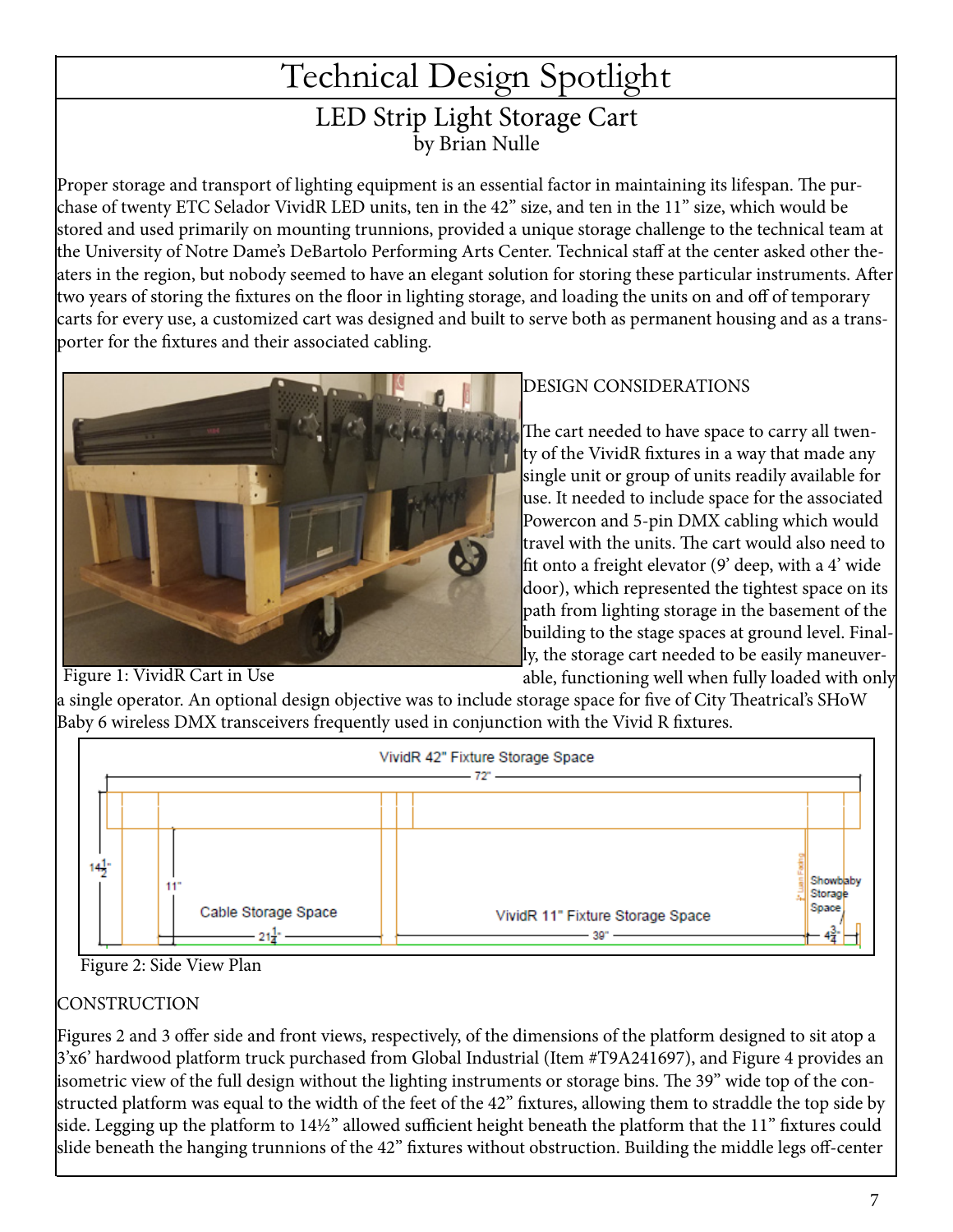# Technical Design Spotlight: LED Strip Light Storage Cart

meant that all of the smaller fixtures could store side by side on the back half of the cart, shifting most of the weight towards the operator and smart wheels. The front of the cart is large enough to contain a small storage

tub on each side for cables. We opted to purchase side-loading storage tubs (Rubbermaid #1P75) so that the cables within are accessible without having to remove any of the 42" fixtures to open the top lid. With the top back of the platform butting directly up against the handrail of the cart, there was an available 4¾" space at the back of the cart for the SHoW Baby 6 boxes (See Figure 5). Luan facing allowed separation of the various segments to keep contents unobstructed and organized.



Figure 4: Isometric Rear Overview



Figure 3: Front View Plan

#### ADDITIONAL UNTESTED IDEAS

Friction between the 42" fixtures and the wooden platform keeps the units from sliding off the front end, but adding removable pegs using a 1" drill bit and wooden dowels to the front will increase security. - Storing the 42" fixtures as pictured with lens down allows the units to take weight on the strong lens frame, rather than the protruding cable ports. However, this leaves the vent holes exposed to falling dust. A sheet of fabric (muslin or canvas) could be used to protect these holes during extended periods of storage.

- Building handles into the front face of the platform could provide additional functionality.



Figure 5: SHoW Baby 6 Storage (Rear Cart)

Brian Nulle is the Assistant Production Manager of the DeBartolo Performing Arts Center at the University of Notre Dame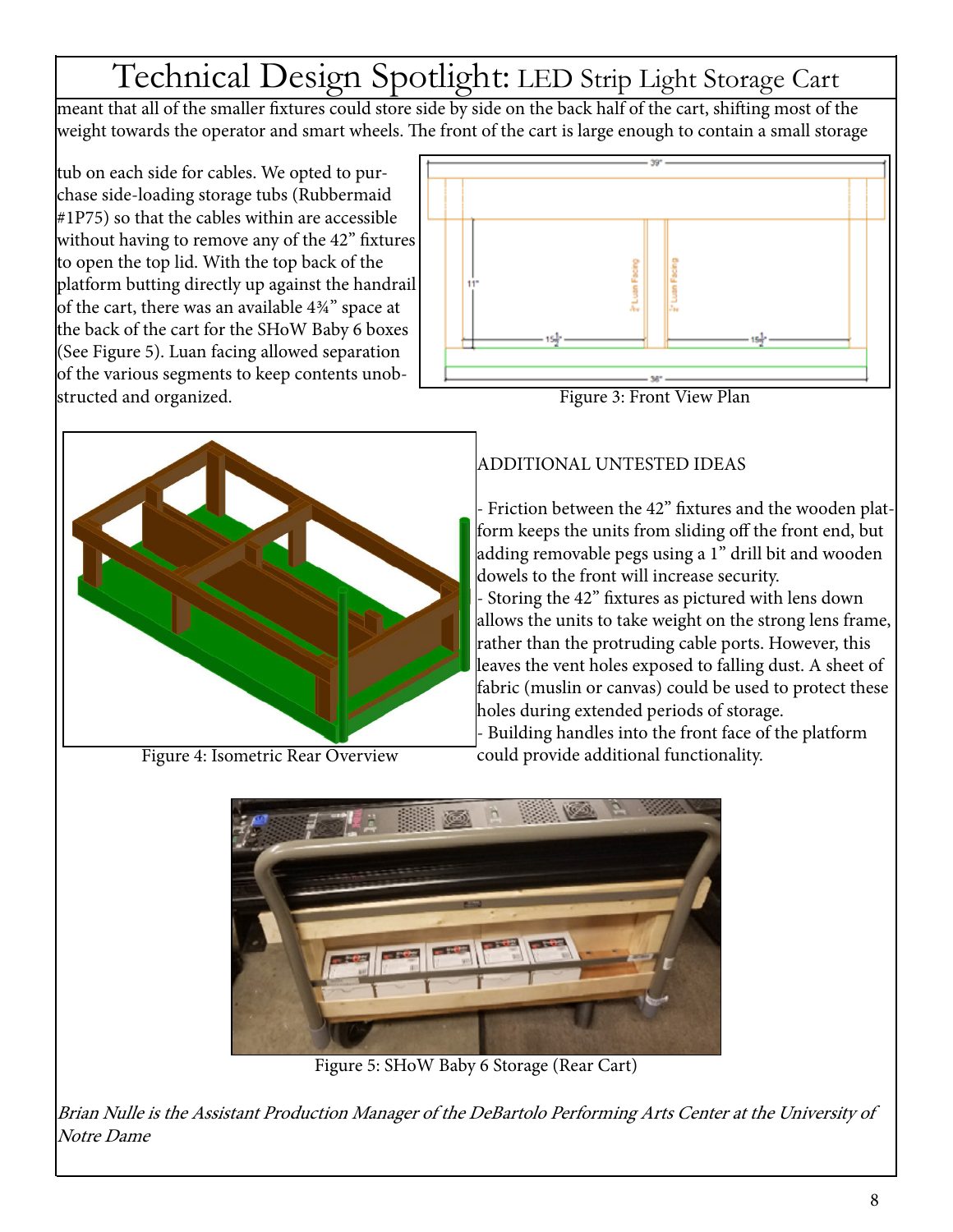### Member News

### USITT Midwest Design Competition Winners 2016



Realized Design Winner: Jeremy Smith, Indiana University - Scenic Design for The Exonerated

Jeremy Smith is a first-year M.F.A. student in scenic design at Indiana University in Bloomington, Indiana. He received his B.F.A. in design and technology from Arkansas State University. Scenic design credits include The Exonerated (Indiana University,) The Miss Firecracker Contest, Dead Man's Cell Phone, Mother Courage and Her Children, and The Three Bully Goats Griff (Arkansas State University), Annapurna, Dying City, and Five Lesbians Eating a Quiche (TheArts@311). He was the properties master for Jesus Christ Superstar, Prospect Hill, and was the assistant properties master for Dancing at Lughnasa, as well as the Scenic Charge for Duchess of Malfi (Indiana University). Properties credits include Pippin, Catch Me If You Can, The Music Man, The Wiz, The Addams Family, A Funny Thing Happened on the Way to the Forum, Deathtrap, Steel Magnolias, and Bram Stoker›s Dracula. Jeremy is currently working as the assistant scenic designer on The Drowsy Chaperone at Indiana University. jeremysmithdesigns.com



Realized Design Winner: Heather Brown, Michigan State University - Lighting Design for The Tempest

Heather Brown is a lighting designer and current graduate student enrolled at Michigan State University in the MFA production design program. She received a Bachelor of Science degree in Theatre from Grand Valley State University and an Associate in Science and Arts degree in Theatre from Northwestern Michigan Community Theatre. She completed a full year apprenticeship at Williamston Theatre and continued to work there as the resident assistant lighting designer and master electrician for two years before acceptance into MSU's program. Recent design credits include lighting design for The Tempest, And Away We Go and Theatre Engine: Flash Mob, and Scenic Design for the world premiere of Mount Olympus Junior High. For more info, visit heathertheatredesign.com.